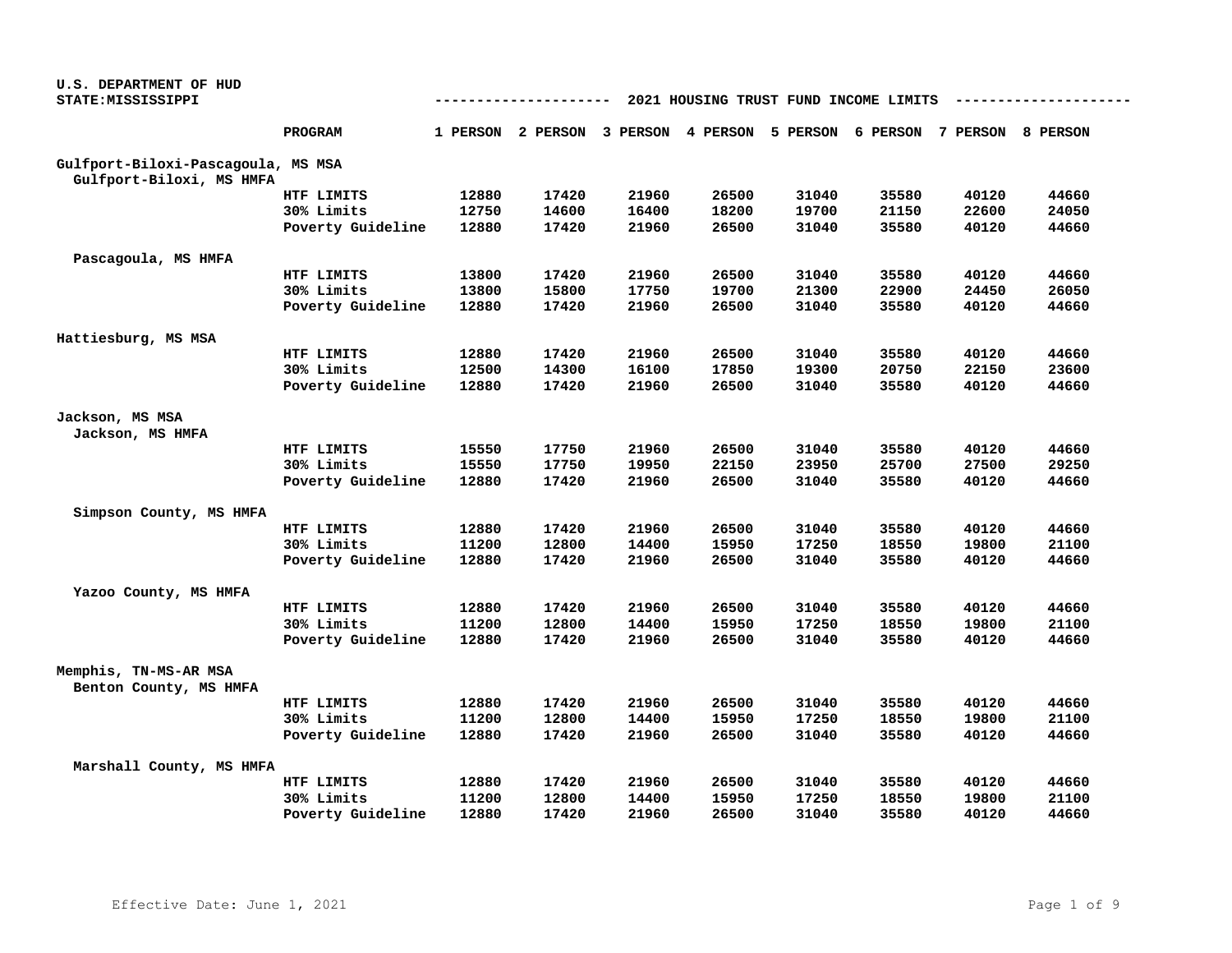| U.S. DEPARTMENT OF HUD | 2021 HOUSING TRUST FUND INCOME LIMITS |       |       |                                                                         |       |       |       |       |       |  |  |
|------------------------|---------------------------------------|-------|-------|-------------------------------------------------------------------------|-------|-------|-------|-------|-------|--|--|
| STATE: MISSISSIPPI     |                                       |       |       |                                                                         |       |       |       |       |       |  |  |
|                        | <b>PROGRAM</b>                        |       |       | 1 PERSON 2 PERSON 3 PERSON 4 PERSON 5 PERSON 6 PERSON 7 PERSON 8 PERSON |       |       |       |       |       |  |  |
| Memphis, TN-MS-AR HMFA |                                       |       |       |                                                                         |       |       |       |       |       |  |  |
|                        | HTF LIMITS                            | 14450 | 17420 | 21960                                                                   | 26500 | 31040 | 35580 | 40120 | 44660 |  |  |
|                        | 30% Limits                            | 14450 | 16500 | 18550                                                                   | 20600 | 22250 | 23900 | 25550 | 27200 |  |  |
|                        | Poverty Guideline                     | 12880 | 17420 | 21960                                                                   | 26500 | 31040 | 35580 | 40120 | 44660 |  |  |
| Tate County, MS HMFA   |                                       |       |       |                                                                         |       |       |       |       |       |  |  |
|                        | HTF LIMITS                            | 13700 | 17420 | 21960                                                                   | 26500 | 31040 | 35580 | 40120 | 44660 |  |  |
|                        | 30% Limits                            | 13700 | 15650 | 17600                                                                   | 19550 | 21150 | 22700 | 24250 | 25850 |  |  |
|                        | Poverty Guideline                     | 12880 | 17420 | 21960                                                                   | 26500 | 31040 | 35580 | 40120 | 44660 |  |  |
| Tunica County, MS HMFA |                                       |       |       |                                                                         |       |       |       |       |       |  |  |
|                        | HTF LIMITS                            | 12880 | 17420 | 21960                                                                   | 26500 | 31040 | 35580 | 40120 | 44660 |  |  |
|                        | 30% Limits                            | 11200 | 12800 | 14400                                                                   | 15950 | 17250 | 18550 | 19800 | 21100 |  |  |
|                        | Poverty Guideline                     | 12880 | 17420 | 21960                                                                   | 26500 | 31040 | 35580 | 40120 | 44660 |  |  |
| Adams County, MS       |                                       |       |       |                                                                         |       |       |       |       |       |  |  |
|                        | HTF LIMITS                            | 12880 | 17420 | 21960                                                                   | 26500 | 31040 | 35580 | 40120 | 44660 |  |  |
|                        | 30% Limits                            | 11200 | 12800 | 14400                                                                   | 15950 | 17250 | 18550 | 19800 | 21100 |  |  |
|                        | Poverty Guideline                     | 12880 | 17420 | 21960                                                                   | 26500 | 31040 | 35580 | 40120 | 44660 |  |  |
| Alcorn County, MS      |                                       |       |       |                                                                         |       |       |       |       |       |  |  |
|                        | HTF LIMITS                            | 12880 | 17420 | 21960                                                                   | 26500 | 31040 | 35580 | 40120 | 44660 |  |  |
|                        | 30% Limits                            | 11200 | 12800 | 14400                                                                   | 15950 | 17250 | 18550 | 19800 | 21100 |  |  |
|                        | Poverty Guideline                     | 12880 | 17420 | 21960                                                                   | 26500 | 31040 | 35580 | 40120 | 44660 |  |  |
| Amite County, MS       |                                       |       |       |                                                                         |       |       |       |       |       |  |  |
|                        | HTF LIMITS                            | 12880 | 17420 | 21960                                                                   | 26500 | 31040 | 35580 | 40120 | 44660 |  |  |
|                        | 30% Limits                            | 11200 | 12800 | 14400                                                                   | 15950 | 17250 | 18550 | 19800 | 21100 |  |  |
|                        | Poverty Guideline                     | 12880 | 17420 | 21960                                                                   | 26500 | 31040 | 35580 | 40120 | 44660 |  |  |
| Attala County, MS      |                                       |       |       |                                                                         |       |       |       |       |       |  |  |
|                        | HTF LIMITS                            | 12880 | 17420 | 21960                                                                   | 26500 | 31040 | 35580 | 40120 | 44660 |  |  |
|                        | 30% Limits                            | 11200 | 12800 | 14400                                                                   | 15950 | 17250 | 18550 | 19800 | 21100 |  |  |
|                        | Poverty Guideline                     | 12880 | 17420 | 21960                                                                   | 26500 | 31040 | 35580 | 40120 | 44660 |  |  |
| Bolivar County, MS     |                                       |       |       |                                                                         |       |       |       |       |       |  |  |
|                        | HTF LIMITS                            | 12880 | 17420 | 21960                                                                   | 26500 | 31040 | 35580 | 40120 | 44660 |  |  |
|                        | 30% Limits                            | 11200 | 12800 | 14400                                                                   | 15950 | 17250 | 18550 | 19800 | 21100 |  |  |
|                        | Poverty Guideline                     | 12880 | 17420 | 21960                                                                   | 26500 | 31040 | 35580 | 40120 | 44660 |  |  |
| Calhoun County, MS     |                                       |       |       |                                                                         |       |       |       |       |       |  |  |
|                        | HTF LIMITS                            | 12880 | 17420 | 21960                                                                   | 26500 | 31040 | 35580 | 40120 | 44660 |  |  |
|                        | 30% Limits                            | 11200 | 12800 | 14400                                                                   | 15950 | 17250 | 18550 | 19800 | 21100 |  |  |
|                        | Poverty Guideline                     | 12880 | 17420 | 21960                                                                   | 26500 | 31040 | 35580 | 40120 | 44660 |  |  |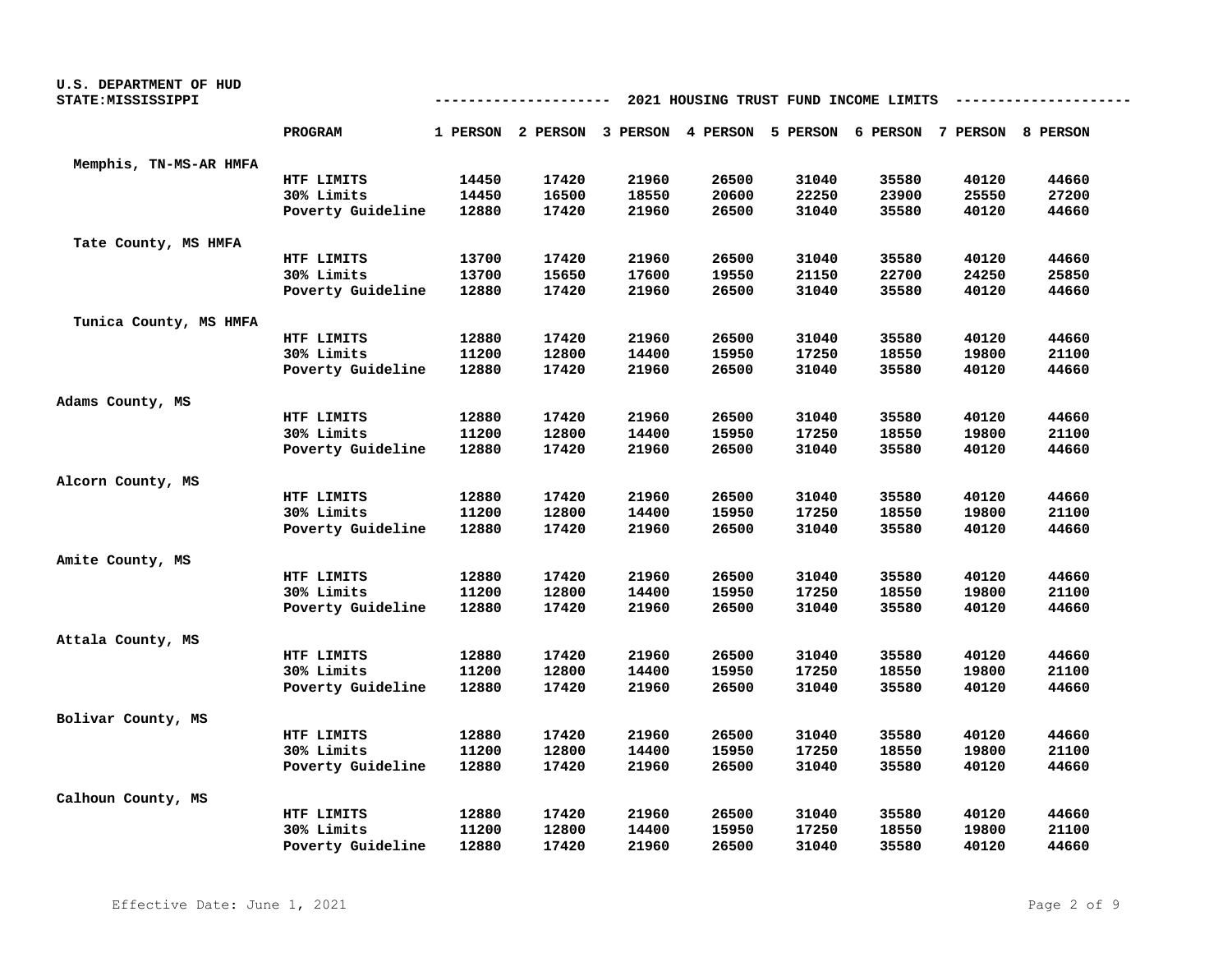| U.S. DEPARTMENT OF HUD<br>STATE: MISSISSIPPI | 2021 HOUSING TRUST FUND INCOME LIMITS |       |       |       |       |       |                                                                         |       |       |  |  |
|----------------------------------------------|---------------------------------------|-------|-------|-------|-------|-------|-------------------------------------------------------------------------|-------|-------|--|--|
|                                              | PROGRAM                               |       |       |       |       |       | 1 PERSON 2 PERSON 3 PERSON 4 PERSON 5 PERSON 6 PERSON 7 PERSON 8 PERSON |       |       |  |  |
| Carroll County, MS                           |                                       |       |       |       |       |       |                                                                         |       |       |  |  |
|                                              | HTF LIMITS                            | 12880 | 17420 | 21960 | 26500 | 31040 | 35580                                                                   | 40120 | 44660 |  |  |
|                                              | 30% Limits                            | 12050 | 13800 | 15500 | 17200 | 18600 | 20000                                                                   | 21350 | 22750 |  |  |
|                                              | Poverty Guideline                     | 12880 | 17420 | 21960 | 26500 | 31040 | 35580                                                                   | 40120 | 44660 |  |  |
| Chickasaw County, MS                         |                                       |       |       |       |       |       |                                                                         |       |       |  |  |
|                                              | HTF LIMITS                            | 12880 | 17420 | 21960 | 26500 | 31040 | 35580                                                                   | 40120 | 44660 |  |  |
|                                              | 30% Limits                            | 11200 | 12800 | 14400 | 15950 | 17250 | 18550                                                                   | 19800 | 21100 |  |  |
|                                              | Poverty Guideline                     | 12880 | 17420 | 21960 | 26500 | 31040 | 35580                                                                   | 40120 | 44660 |  |  |
| Choctaw County, MS                           |                                       |       |       |       |       |       |                                                                         |       |       |  |  |
|                                              | HTF LIMITS                            | 12880 | 17420 | 21960 | 26500 | 31040 | 35580                                                                   | 40120 | 44660 |  |  |
|                                              | 30% Limits                            | 11650 | 13300 | 14950 | 16600 | 17950 | 19300                                                                   | 20600 | 21950 |  |  |
|                                              | Poverty Guideline                     | 12880 | 17420 | 21960 | 26500 | 31040 | 35580                                                                   | 40120 | 44660 |  |  |
| Claiborne County, MS                         |                                       |       |       |       |       |       |                                                                         |       |       |  |  |
|                                              | HTF LIMITS                            | 12880 | 17420 | 21960 | 26500 | 31040 | 35580                                                                   | 40120 | 44660 |  |  |
|                                              | 30% Limits                            | 11200 | 12800 | 14400 | 15950 | 17250 | 18550                                                                   | 19800 | 21100 |  |  |
|                                              | Poverty Guideline                     | 12880 | 17420 | 21960 | 26500 | 31040 | 35580                                                                   | 40120 | 44660 |  |  |
| Clarke County, MS                            |                                       |       |       |       |       |       |                                                                         |       |       |  |  |
|                                              | HTF LIMITS                            | 12880 | 17420 | 21960 | 26500 | 31040 | 35580                                                                   | 40120 | 44660 |  |  |
|                                              | 30% Limits                            | 11900 | 13600 | 15300 | 16950 | 18350 | 19700                                                                   | 21050 | 22400 |  |  |
|                                              | Poverty Guideline                     | 12880 | 17420 | 21960 | 26500 | 31040 | 35580                                                                   | 40120 | 44660 |  |  |
| Clay County, MS                              |                                       |       |       |       |       |       |                                                                         |       |       |  |  |
|                                              | HTF LIMITS                            | 12880 | 17420 | 21960 | 26500 | 31040 | 35580                                                                   | 40120 | 44660 |  |  |
|                                              | 30% Limits                            | 11200 | 12800 | 14400 | 15950 | 17250 | 18550                                                                   | 19800 | 21100 |  |  |
|                                              | Poverty Guideline                     | 12880 | 17420 | 21960 | 26500 | 31040 | 35580                                                                   | 40120 | 44660 |  |  |
| Coahoma County, MS                           |                                       |       |       |       |       |       |                                                                         |       |       |  |  |
|                                              | HTF LIMITS                            | 12880 | 17420 | 21960 | 26500 | 31040 | 35580                                                                   | 40120 | 44660 |  |  |
|                                              | 30% Limits                            | 11200 | 12800 | 14400 | 15950 | 17250 | 18550                                                                   | 19800 | 21100 |  |  |
|                                              | Poverty Guideline                     | 12880 | 17420 | 21960 | 26500 | 31040 | 35580                                                                   | 40120 | 44660 |  |  |
| Covington County, MS                         |                                       |       |       |       |       |       |                                                                         |       |       |  |  |
|                                              | HTF LIMITS                            | 12880 | 17420 | 21960 | 26500 | 31040 | 35580                                                                   | 40120 | 44660 |  |  |
|                                              | 30% Limits                            | 11200 | 12800 | 14400 | 15950 | 17250 | 18550                                                                   | 19800 | 21100 |  |  |
|                                              | Poverty Guideline                     | 12880 | 17420 | 21960 | 26500 | 31040 | 35580                                                                   | 40120 | 44660 |  |  |
| Franklin County, MS                          |                                       |       |       |       |       |       |                                                                         |       |       |  |  |
|                                              | HTF LIMITS                            | 12880 | 17420 | 21960 | 26500 | 31040 | 35580                                                                   | 40120 | 44660 |  |  |
|                                              | 30% Limits                            | 11400 | 13000 | 14650 | 16250 | 17550 | 18850                                                                   | 20150 | 21450 |  |  |
|                                              | Poverty Guideline                     | 12880 | 17420 | 21960 | 26500 | 31040 | 35580                                                                   | 40120 | 44660 |  |  |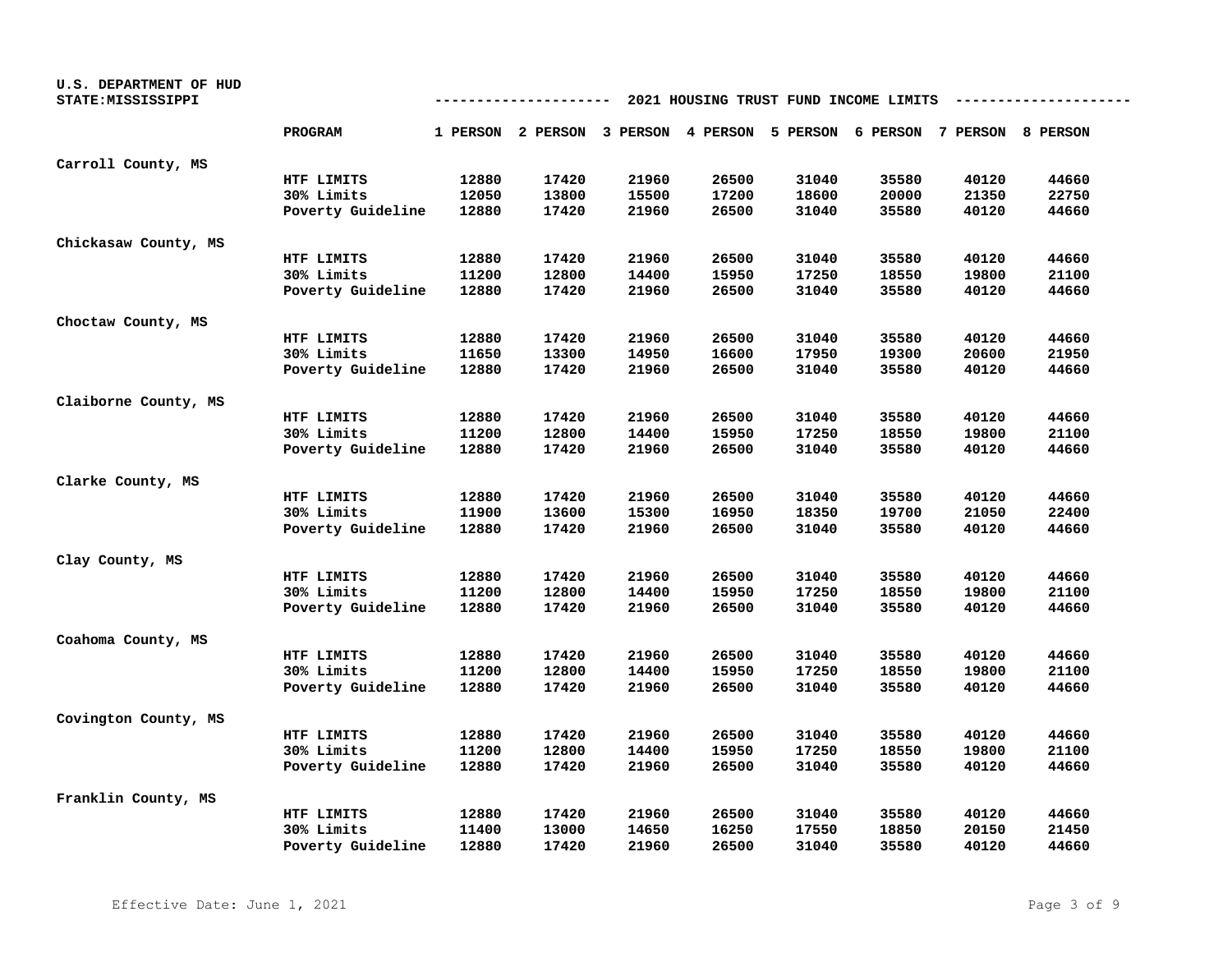| U.S. DEPARTMENT OF HUD | 2021 HOUSING TRUST FUND INCOME LIMITS |       |       |       |       |       |                                                                         |       |       |  |
|------------------------|---------------------------------------|-------|-------|-------|-------|-------|-------------------------------------------------------------------------|-------|-------|--|
| STATE: MISSISSIPPI     |                                       |       |       |       |       |       |                                                                         |       |       |  |
|                        | PROGRAM                               |       |       |       |       |       | 1 PERSON 2 PERSON 3 PERSON 4 PERSON 5 PERSON 6 PERSON 7 PERSON 8 PERSON |       |       |  |
| George County, MS      |                                       |       |       |       |       |       |                                                                         |       |       |  |
|                        | HTF LIMITS                            | 13100 | 17420 | 21960 | 26500 | 31040 | 35580                                                                   | 40120 | 44660 |  |
|                        | 30% Limits                            | 13100 | 14950 | 16800 | 18650 | 20150 | 21650                                                                   | 23150 | 24650 |  |
|                        | Poverty Guideline                     | 12880 | 17420 | 21960 | 26500 | 31040 | 35580                                                                   | 40120 | 44660 |  |
| Greene County, MS      |                                       |       |       |       |       |       |                                                                         |       |       |  |
|                        | HTF LIMITS                            | 13450 | 17420 | 21960 | 26500 | 31040 | 35580                                                                   | 40120 | 44660 |  |
|                        | 30% Limits                            | 13450 | 15350 | 17250 | 19150 | 20700 | 22250                                                                   | 23750 | 25300 |  |
|                        | Poverty Guideline                     | 12880 | 17420 | 21960 | 26500 | 31040 | 35580                                                                   | 40120 | 44660 |  |
| Grenada County, MS     |                                       |       |       |       |       |       |                                                                         |       |       |  |
|                        | HTF LIMITS                            | 12880 | 17420 | 21960 | 26500 | 31040 | 35580                                                                   | 40120 | 44660 |  |
|                        | 30% Limits                            | 11200 | 12800 | 14400 | 15950 | 17250 | 18550                                                                   | 19800 | 21100 |  |
|                        | Poverty Guideline                     | 12880 | 17420 | 21960 | 26500 | 31040 | 35580                                                                   | 40120 | 44660 |  |
| Holmes County, MS      |                                       |       |       |       |       |       |                                                                         |       |       |  |
|                        | HTF LIMITS                            | 12880 | 17420 | 21960 | 26500 | 31040 | 35580                                                                   | 40120 | 44660 |  |
|                        | 30% Limits                            | 11200 | 12800 | 14400 | 15950 | 17250 | 18550                                                                   | 19800 | 21100 |  |
|                        | Poverty Guideline                     | 12880 | 17420 | 21960 | 26500 | 31040 | 35580                                                                   | 40120 | 44660 |  |
| Humphreys County, MS   |                                       |       |       |       |       |       |                                                                         |       |       |  |
|                        | HTF LIMITS                            | 12880 | 17420 | 21960 | 26500 | 31040 | 35580                                                                   | 40120 | 44660 |  |
|                        | 30% Limits                            | 11200 | 12800 | 14400 | 15950 | 17250 | 18550                                                                   | 19800 | 21100 |  |
|                        | Poverty Guideline                     | 12880 | 17420 | 21960 | 26500 | 31040 | 35580                                                                   | 40120 | 44660 |  |
| Issaquena County, MS   |                                       |       |       |       |       |       |                                                                         |       |       |  |
|                        | HTF LIMITS                            | 12880 | 17420 | 21960 | 26500 | 31040 | 35580                                                                   | 40120 | 44660 |  |
|                        | 30% Limits                            | 11200 | 12800 | 14400 | 15950 | 17250 | 18550                                                                   | 19800 | 21100 |  |
|                        | Poverty Guideline                     | 12880 | 17420 | 21960 | 26500 | 31040 | 35580                                                                   | 40120 | 44660 |  |
| Itawamba County, MS    |                                       |       |       |       |       |       |                                                                         |       |       |  |
|                        | HTF LIMITS                            | 12880 | 17420 | 21960 | 26500 | 31040 | 35580                                                                   | 40120 | 44660 |  |
|                        | 30% Limits                            | 11350 | 12950 | 14550 | 16150 | 17450 | 18750                                                                   | 20050 | 21350 |  |
|                        | Poverty Guideline                     | 12880 | 17420 | 21960 | 26500 | 31040 | 35580                                                                   | 40120 | 44660 |  |
| Jasper County, MS      |                                       |       |       |       |       |       |                                                                         |       |       |  |
|                        | HTF LIMITS                            | 12880 | 17420 | 21960 | 26500 | 31040 | 35580                                                                   | 40120 | 44660 |  |
|                        | 30% Limits                            | 11200 | 12800 | 14400 | 15950 | 17250 | 18550                                                                   | 19800 | 21100 |  |
|                        | Poverty Guideline                     | 12880 | 17420 | 21960 | 26500 | 31040 | 35580                                                                   | 40120 | 44660 |  |
| Jefferson County, MS   |                                       |       |       |       |       |       |                                                                         |       |       |  |
|                        | HTF LIMITS                            | 12880 | 17420 | 21960 | 26500 | 31040 | 35580                                                                   | 40120 | 44660 |  |
|                        | 30% Limits                            | 11200 | 12800 | 14400 | 15950 | 17250 | 18550                                                                   | 19800 | 21100 |  |
|                        | Poverty Guideline                     | 12880 | 17420 | 21960 | 26500 | 31040 | 35580                                                                   | 40120 | 44660 |  |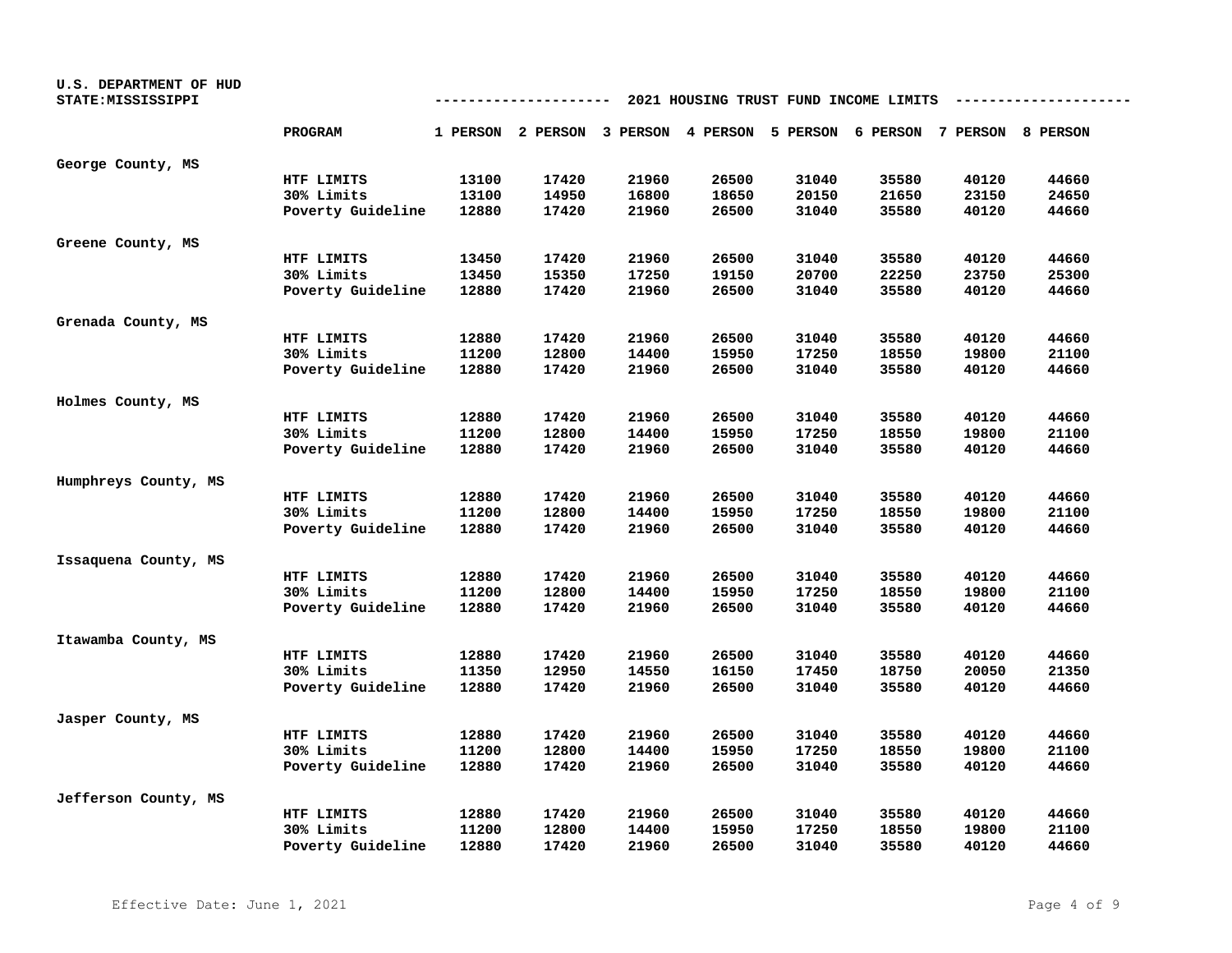| U.S. DEPARTMENT OF HUD     |                   |       |                   |                   |       |          |                                       |       |       |
|----------------------------|-------------------|-------|-------------------|-------------------|-------|----------|---------------------------------------|-------|-------|
| STATE: MISSISSIPPI         |                   |       |                   |                   |       |          | 2021 HOUSING TRUST FUND INCOME LIMITS |       |       |
|                            |                   |       |                   |                   |       |          |                                       |       |       |
|                            | <b>PROGRAM</b>    |       | 1 PERSON 2 PERSON | 3 PERSON 4 PERSON |       | 5 PERSON | 6 PERSON 7 PERSON 8 PERSON            |       |       |
| Jefferson Davis County, MS |                   |       |                   |                   |       |          |                                       |       |       |
|                            | HTF LIMITS        | 12880 | 17420             | 21960             | 26500 | 31040    | 35580                                 | 40120 | 44660 |
|                            | 30% Limits        | 11200 | 12800             | 14400             | 15950 | 17250    | 18550                                 | 19800 | 21100 |
|                            | Poverty Guideline | 12880 | 17420             | 21960             | 26500 | 31040    | 35580                                 | 40120 | 44660 |
| Jones County, MS           |                   |       |                   |                   |       |          |                                       |       |       |
|                            | HTF LIMITS        | 12880 | 17420             | 21960             | 26500 | 31040    | 35580                                 | 40120 | 44660 |
|                            | 30% Limits        | 11650 | 13300             | 14950             | 16600 | 17950    | 19300                                 | 20600 | 21950 |
|                            | Poverty Guideline | 12880 | 17420             | 21960             | 26500 | 31040    | 35580                                 | 40120 | 44660 |
|                            |                   |       |                   |                   |       |          |                                       |       |       |
| Kemper County, MS          |                   |       |                   |                   |       |          |                                       |       |       |
|                            | HTF LIMITS        | 12880 | 17420             | 21960             | 26500 | 31040    | 35580                                 | 40120 | 44660 |
|                            | 30% Limits        | 11200 | 12800             | 14400             | 15950 | 17250    | 18550                                 | 19800 | 21100 |
|                            | Poverty Guideline | 12880 | 17420             | 21960             | 26500 | 31040    | 35580                                 | 40120 | 44660 |
| Lafayette County, MS       |                   |       |                   |                   |       |          |                                       |       |       |
|                            | HTF LIMITS        | 15400 | 17600             | 21960             | 26500 | 31040    | 35580                                 | 40120 | 44660 |
|                            | 30% Limits        | 15400 | 17600             | 19800             | 22000 | 23800    | 25550                                 | 27300 | 29050 |
|                            | Poverty Guideline | 12880 | 17420             | 21960             | 26500 | 31040    | 35580                                 | 40120 | 44660 |
|                            |                   |       |                   |                   |       |          |                                       |       |       |
| Lauderdale County, MS      |                   |       |                   |                   |       |          |                                       |       |       |
|                            | HTF LIMITS        | 12880 | 17420             | 21960             | 26500 | 31040    | 35580                                 | 40120 | 44660 |
|                            | 30% Limits        | 11200 | 12800             | 14400             | 15950 | 17250    | 18550                                 | 19800 | 21100 |
|                            | Poverty Guideline | 12880 | 17420             | 21960             | 26500 | 31040    | 35580                                 | 40120 | 44660 |
| Lawrence County, MS        |                   |       |                   |                   |       |          |                                       |       |       |
|                            | HTF LIMITS        | 12880 | 17420             | 21960             | 26500 | 31040    | 35580                                 | 40120 | 44660 |
|                            | 30% Limits        | 11800 | 13500             | 15200             | 16850 | 18200    | 19550                                 | 20900 | 22250 |
|                            | Poverty Guideline | 12880 | 17420             | 21960             | 26500 | 31040    | 35580                                 | 40120 | 44660 |
|                            |                   |       |                   |                   |       |          |                                       |       |       |
| Leake County, MS           |                   |       |                   |                   |       |          |                                       |       |       |
|                            | HTF LIMITS        | 12880 | 17420             | 21960             | 26500 | 31040    | 35580                                 | 40120 | 44660 |
|                            | 30% Limits        | 11200 | 12800             | 14400             | 15950 | 17250    | 18550                                 | 19800 | 21100 |
|                            | Poverty Guideline | 12880 | 17420             | 21960             | 26500 | 31040    | 35580                                 | 40120 | 44660 |
| Lee County, MS             |                   |       |                   |                   |       |          |                                       |       |       |
|                            | HTF LIMITS        | 14250 | 17420             | 21960             | 26500 | 31040    | 35580                                 | 40120 | 44660 |
|                            | 30% Limits        | 14250 | 16300             | 18350             | 20350 | 22000    | 23650                                 | 25250 | 26900 |
|                            | Poverty Guideline | 12880 | 17420             | 21960             | 26500 | 31040    | 35580                                 | 40120 | 44660 |
|                            |                   |       |                   |                   |       |          |                                       |       |       |
| Leflore County, MS         |                   |       |                   |                   |       |          |                                       |       |       |
|                            | HTF LIMITS        | 12880 | 17420             | 21960             | 26500 | 31040    | 35580                                 | 40120 | 44660 |
|                            | 30% Limits        | 11200 | 12800             | 14400             | 15950 | 17250    | 18550                                 | 19800 | 21100 |
|                            | Poverty Guideline | 12880 | 17420             | 21960             | 26500 | 31040    | 35580                                 | 40120 | 44660 |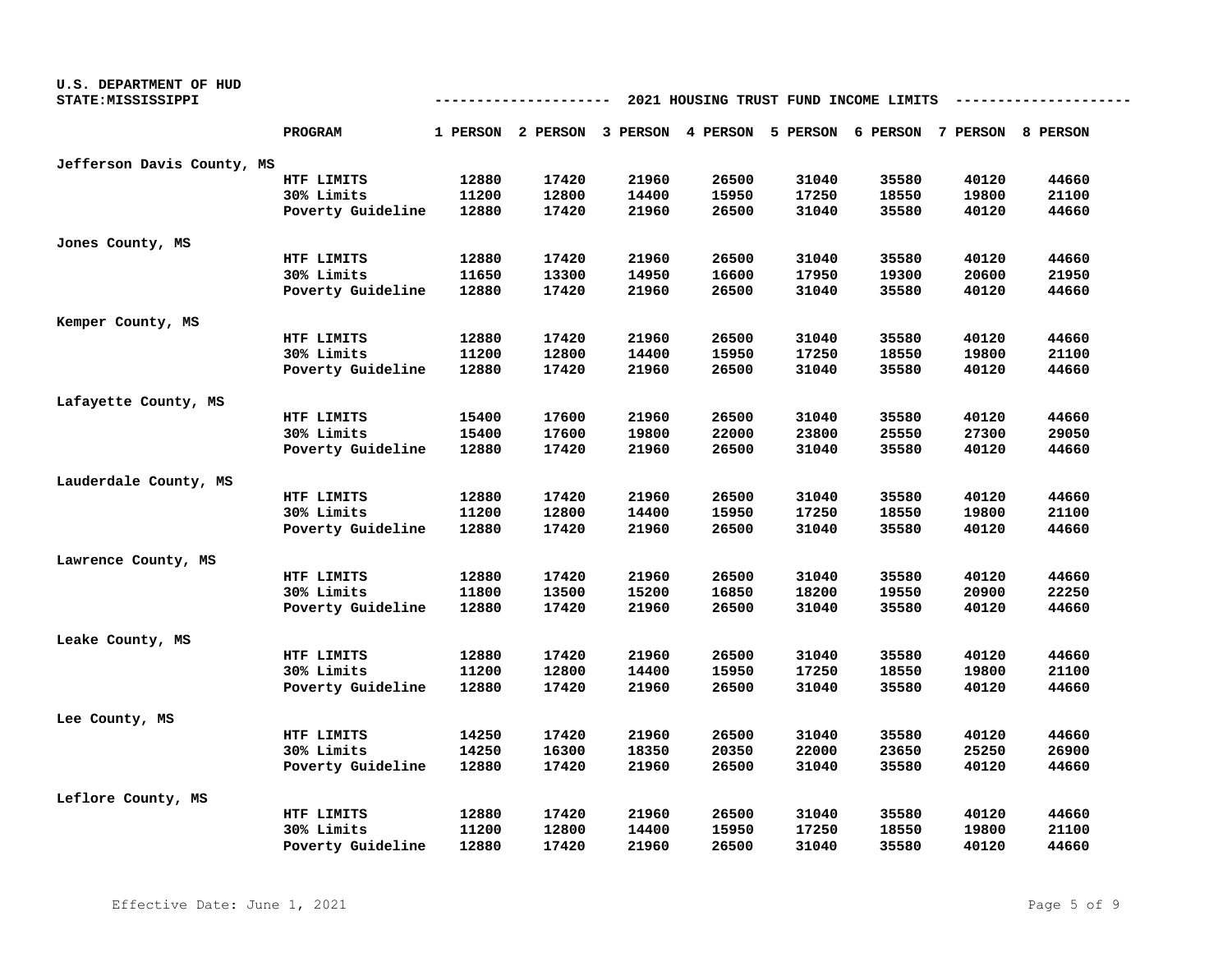| U.S. DEPARTMENT OF HUD<br>STATE: MISSISSIPPI | 2021 HOUSING TRUST FUND INCOME LIMITS |       |       |       |       |       |                                                                         |       |       |  |
|----------------------------------------------|---------------------------------------|-------|-------|-------|-------|-------|-------------------------------------------------------------------------|-------|-------|--|
|                                              | PROGRAM                               |       |       |       |       |       | 1 PERSON 2 PERSON 3 PERSON 4 PERSON 5 PERSON 6 PERSON 7 PERSON 8 PERSON |       |       |  |
| Lincoln County, MS                           |                                       |       |       |       |       |       |                                                                         |       |       |  |
|                                              | HTF LIMITS                            | 12880 | 17420 | 21960 | 26500 | 31040 | 35580                                                                   | 40120 | 44660 |  |
|                                              | 30% Limits                            | 11650 | 13300 | 14950 | 16600 | 17950 | 19300                                                                   | 20600 | 21950 |  |
|                                              | Poverty Guideline                     | 12880 | 17420 | 21960 | 26500 | 31040 | 35580                                                                   | 40120 | 44660 |  |
| Lowndes County, MS                           |                                       |       |       |       |       |       |                                                                         |       |       |  |
|                                              | HTF LIMITS                            | 12880 | 17420 | 21960 | 26500 | 31040 | 35580                                                                   | 40120 | 44660 |  |
|                                              | 30% Limits                            | 12850 | 14700 | 16550 | 18350 | 19850 | 21300                                                                   | 22800 | 24250 |  |
|                                              | Poverty Guideline                     | 12880 | 17420 | 21960 | 26500 | 31040 | 35580                                                                   | 40120 | 44660 |  |
| Marion County, MS                            |                                       |       |       |       |       |       |                                                                         |       |       |  |
|                                              | HTF LIMITS                            | 12880 | 17420 | 21960 | 26500 | 31040 | 35580                                                                   | 40120 | 44660 |  |
|                                              | 30% Limits                            | 11200 | 12800 | 14400 | 15950 | 17250 | 18550                                                                   | 19800 | 21100 |  |
|                                              | Poverty Guideline                     | 12880 | 17420 | 21960 | 26500 | 31040 | 35580                                                                   | 40120 | 44660 |  |
| Monroe County, MS                            |                                       |       |       |       |       |       |                                                                         |       |       |  |
|                                              | HTF LIMITS                            | 12880 | 17420 | 21960 | 26500 | 31040 | 35580                                                                   | 40120 | 44660 |  |
|                                              | 30% Limits                            | 11950 | 13650 | 15350 | 17050 | 18450 | 19800                                                                   | 21150 | 22550 |  |
|                                              | Poverty Guideline                     | 12880 | 17420 | 21960 | 26500 | 31040 | 35580                                                                   | 40120 | 44660 |  |
| Montgomery County, MS                        |                                       |       |       |       |       |       |                                                                         |       |       |  |
|                                              | HTF LIMITS                            | 12880 | 17420 | 21960 | 26500 | 31040 | 35580                                                                   | 40120 | 44660 |  |
|                                              | 30% Limits                            | 11200 | 12800 | 14400 | 15950 | 17250 | 18550                                                                   | 19800 | 21100 |  |
|                                              | Poverty Guideline                     | 12880 | 17420 | 21960 | 26500 | 31040 | 35580                                                                   | 40120 | 44660 |  |
| Neshoba County, MS                           |                                       |       |       |       |       |       |                                                                         |       |       |  |
|                                              | HTF LIMITS                            | 12880 | 17420 | 21960 | 26500 | 31040 | 35580                                                                   | 40120 | 44660 |  |
|                                              | 30% Limits                            | 11200 | 12800 | 14400 | 15950 | 17250 | 18550                                                                   | 19800 | 21100 |  |
|                                              | Poverty Guideline                     | 12880 | 17420 | 21960 | 26500 | 31040 | 35580                                                                   | 40120 | 44660 |  |
| Newton County, MS                            |                                       |       |       |       |       |       |                                                                         |       |       |  |
|                                              | HTF LIMITS                            | 12880 | 17420 | 21960 | 26500 | 31040 | 35580                                                                   | 40120 | 44660 |  |
|                                              | 30% Limits                            | 11200 | 12800 | 14400 | 15950 | 17250 | 18550                                                                   | 19800 | 21100 |  |
|                                              | Poverty Guideline                     | 12880 | 17420 | 21960 | 26500 | 31040 | 35580                                                                   | 40120 | 44660 |  |
| Noxubee County, MS                           |                                       |       |       |       |       |       |                                                                         |       |       |  |
|                                              | HTF LIMITS                            | 12880 | 17420 | 21960 | 26500 | 31040 | 35580                                                                   | 40120 | 44660 |  |
|                                              | 30% Limits                            | 11200 | 12800 | 14400 | 15950 | 17250 | 18550                                                                   | 19800 | 21100 |  |
|                                              | Poverty Guideline                     | 12880 | 17420 | 21960 | 26500 | 31040 | 35580                                                                   | 40120 | 44660 |  |
| Oktibbeha County, MS                         |                                       |       |       |       |       |       |                                                                         |       |       |  |
|                                              | HTF LIMITS                            | 13650 | 17420 | 21960 | 26500 | 31040 | 35580                                                                   | 40120 | 44660 |  |
|                                              | 30% Limits                            | 13650 | 15600 | 17550 | 19450 | 21050 | 22600                                                                   | 24150 | 25700 |  |
|                                              | Poverty Guideline                     | 12880 | 17420 | 21960 | 26500 | 31040 | 35580                                                                   | 40120 | 44660 |  |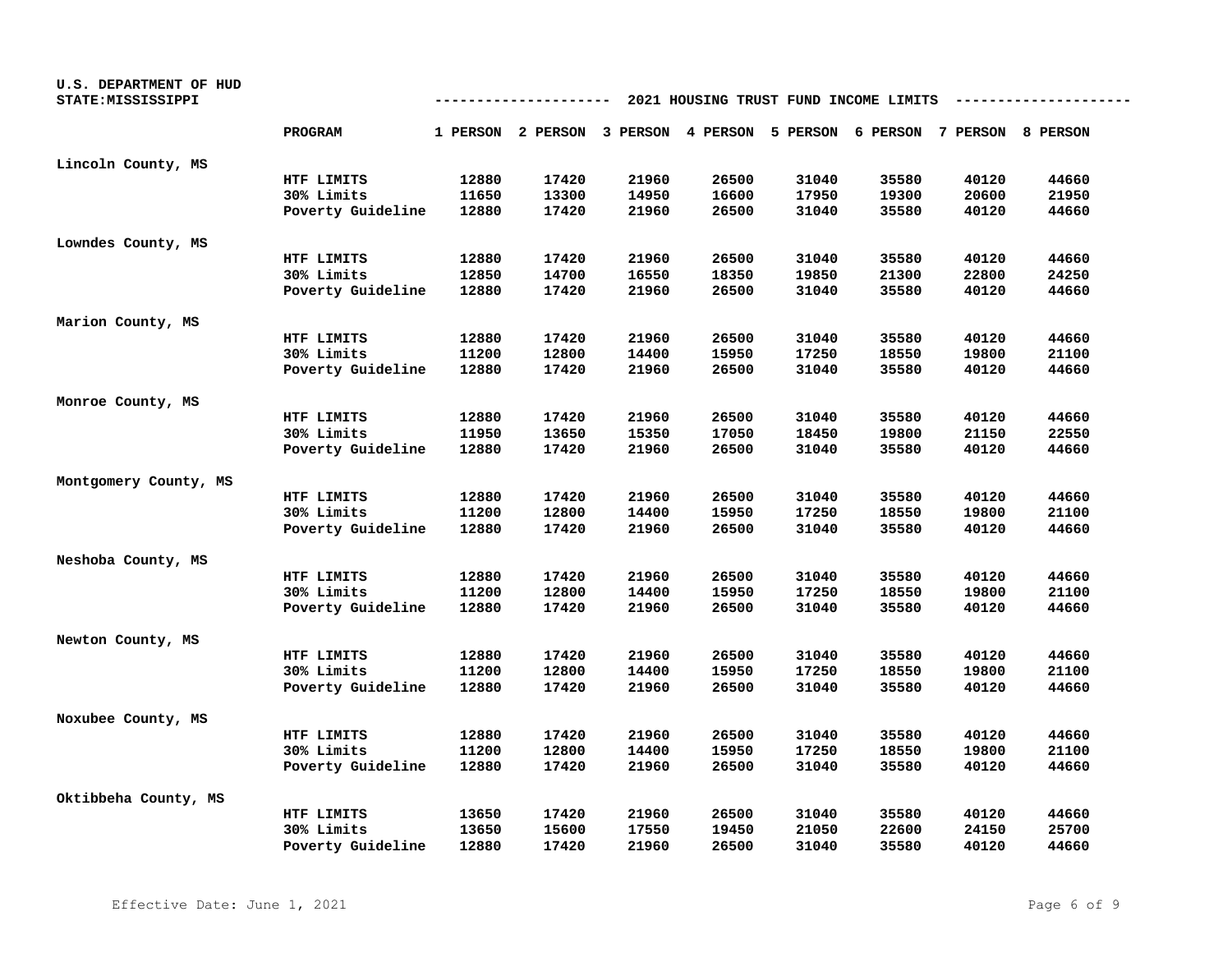| U.S. DEPARTMENT OF HUD<br>STATE: MISSISSIPPI | 2021 HOUSING TRUST FUND INCOME LIMITS |       |       |       |       |       |                                                                         |       |       |
|----------------------------------------------|---------------------------------------|-------|-------|-------|-------|-------|-------------------------------------------------------------------------|-------|-------|
|                                              | PROGRAM                               |       |       |       |       |       | 1 PERSON 2 PERSON 3 PERSON 4 PERSON 5 PERSON 6 PERSON 7 PERSON 8 PERSON |       |       |
| Panola County, MS                            |                                       |       |       |       |       |       |                                                                         |       |       |
|                                              | HTF LIMITS                            | 12880 | 17420 | 21960 | 26500 | 31040 | 35580                                                                   | 40120 | 44660 |
|                                              | 30% Limits                            | 11200 | 12800 | 14400 | 15950 | 17250 | 18550                                                                   | 19800 | 21100 |
|                                              | Poverty Guideline                     | 12880 | 17420 | 21960 | 26500 | 31040 | 35580                                                                   | 40120 | 44660 |
| Pearl River County, MS                       |                                       |       |       |       |       |       |                                                                         |       |       |
|                                              | HTF LIMITS                            | 12880 | 17420 | 21960 | 26500 | 31040 | 35580                                                                   | 40120 | 44660 |
|                                              | 30% Limits                            | 12650 | 14450 | 16250 | 18050 | 19500 | 20950                                                                   | 22400 | 23850 |
|                                              | Poverty Guideline                     | 12880 | 17420 | 21960 | 26500 | 31040 | 35580                                                                   | 40120 | 44660 |
| Pike County, MS                              |                                       |       |       |       |       |       |                                                                         |       |       |
|                                              | HTF LIMITS                            | 12880 | 17420 | 21960 | 26500 | 31040 | 35580                                                                   | 40120 | 44660 |
|                                              | 30% Limits                            | 11200 | 12800 | 14400 | 15950 | 17250 | 18550                                                                   | 19800 | 21100 |
|                                              | Poverty Guideline                     | 12880 | 17420 | 21960 | 26500 | 31040 | 35580                                                                   | 40120 | 44660 |
| Pontotoc County, MS                          |                                       |       |       |       |       |       |                                                                         |       |       |
|                                              | HTF LIMITS                            | 12880 | 17420 | 21960 | 26500 | 31040 | 35580                                                                   | 40120 | 44660 |
|                                              | 30% Limits                            | 11200 | 12800 | 14400 | 15950 | 17250 | 18550                                                                   | 19800 | 21100 |
|                                              | Poverty Guideline                     | 12880 | 17420 | 21960 | 26500 | 31040 | 35580                                                                   | 40120 | 44660 |
| Prentiss County, MS                          |                                       |       |       |       |       |       |                                                                         |       |       |
|                                              | HTF LIMITS                            | 12880 | 17420 | 21960 | 26500 | 31040 | 35580                                                                   | 40120 | 44660 |
|                                              | 30% Limits                            | 11200 | 12800 | 14400 | 15950 | 17250 | 18550                                                                   | 19800 | 21100 |
|                                              | Poverty Guideline                     | 12880 | 17420 | 21960 | 26500 | 31040 | 35580                                                                   | 40120 | 44660 |
| Quitman County, MS                           |                                       |       |       |       |       |       |                                                                         |       |       |
|                                              | HTF LIMITS                            | 12880 | 17420 | 21960 | 26500 | 31040 | 35580                                                                   | 40120 | 44660 |
|                                              | 30% Limits                            | 11200 | 12800 | 14400 | 15950 | 17250 | 18550                                                                   | 19800 | 21100 |
|                                              | Poverty Guideline                     | 12880 | 17420 | 21960 | 26500 | 31040 | 35580                                                                   | 40120 | 44660 |
| Scott County, MS                             |                                       |       |       |       |       |       |                                                                         |       |       |
|                                              | HTF LIMITS                            | 12880 | 17420 | 21960 | 26500 | 31040 | 35580                                                                   | 40120 | 44660 |
|                                              | 30% Limits                            | 11200 | 12800 | 14400 | 15950 | 17250 | 18550                                                                   | 19800 | 21100 |
|                                              | Poverty Guideline                     | 12880 | 17420 | 21960 | 26500 | 31040 | 35580                                                                   | 40120 | 44660 |
| Sharkey County, MS                           |                                       |       |       |       |       |       |                                                                         |       |       |
|                                              | HTF LIMITS                            | 12880 | 17420 | 21960 | 26500 | 31040 | 35580                                                                   | 40120 | 44660 |
|                                              | 30% Limits                            | 11200 | 12800 | 14400 | 15950 | 17250 | 18550                                                                   | 19800 | 21100 |
|                                              | Poverty Guideline                     | 12880 | 17420 | 21960 | 26500 | 31040 | 35580                                                                   | 40120 | 44660 |
| Smith County, MS                             |                                       |       |       |       |       |       |                                                                         |       |       |
|                                              | HTF LIMITS                            | 12880 | 17420 | 21960 | 26500 | 31040 | 35580                                                                   | 40120 | 44660 |
|                                              | 30% Limits                            | 12050 | 13750 | 15450 | 17150 | 18550 | 19900                                                                   | 21300 | 22650 |
|                                              | Poverty Guideline                     | 12880 | 17420 | 21960 | 26500 | 31040 | 35580                                                                   | 40120 | 44660 |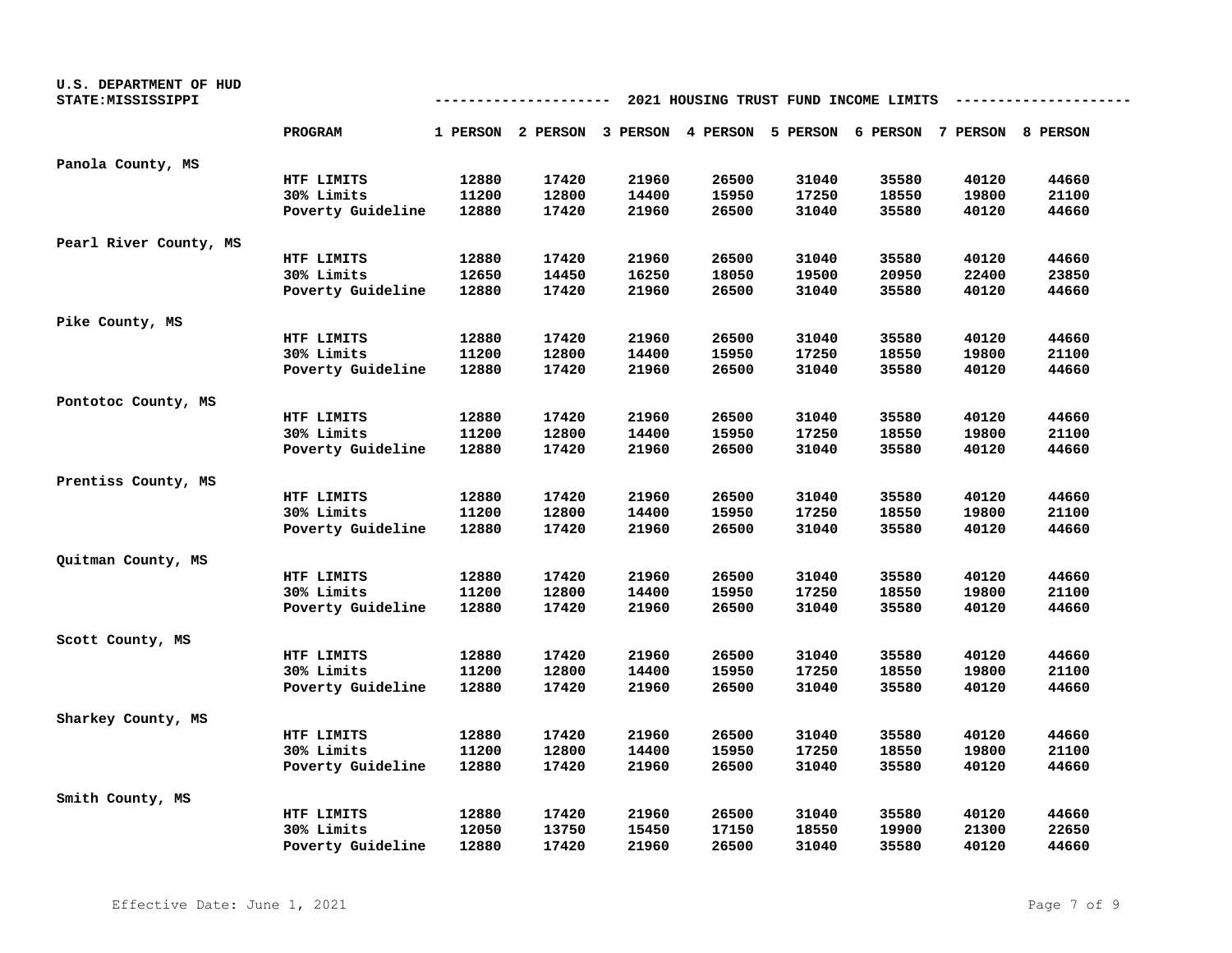| U.S. DEPARTMENT OF HUD  |                   |                                       |       |       |       |       |                                                                         |       |       |  |
|-------------------------|-------------------|---------------------------------------|-------|-------|-------|-------|-------------------------------------------------------------------------|-------|-------|--|
| STATE: MISSISSIPPI      |                   | 2021 HOUSING TRUST FUND INCOME LIMITS |       |       |       |       |                                                                         |       |       |  |
|                         | PROGRAM           |                                       |       |       |       |       | 1 PERSON 2 PERSON 3 PERSON 4 PERSON 5 PERSON 6 PERSON 7 PERSON 8 PERSON |       |       |  |
|                         |                   |                                       |       |       |       |       |                                                                         |       |       |  |
| Stone County, MS        |                   |                                       |       |       |       |       |                                                                         |       |       |  |
|                         | HTF LIMITS        | 12880                                 | 17420 | 21960 | 26500 | 31040 | 35580                                                                   | 40120 | 44660 |  |
|                         | 30% Limits        | 11800                                 | 13500 | 15200 | 16850 | 18200 | 19550                                                                   | 20900 | 22250 |  |
|                         | Poverty Guideline | 12880                                 | 17420 | 21960 | 26500 | 31040 | 35580                                                                   | 40120 | 44660 |  |
| Sunflower County, MS    |                   |                                       |       |       |       |       |                                                                         |       |       |  |
|                         | HTF LIMITS        | 12880                                 | 17420 | 21960 | 26500 | 31040 | 35580                                                                   | 40120 | 44660 |  |
|                         | 30% Limits        | 11200                                 | 12800 | 14400 | 15950 | 17250 | 18550                                                                   | 19800 | 21100 |  |
|                         | Poverty Guideline | 12880                                 | 17420 | 21960 | 26500 | 31040 | 35580                                                                   | 40120 | 44660 |  |
| Tallahatchie County, MS |                   |                                       |       |       |       |       |                                                                         |       |       |  |
|                         | HTF LIMITS        | 12880                                 | 17420 | 21960 | 26500 | 31040 | 35580                                                                   | 40120 | 44660 |  |
|                         | 30% Limits        | 11200                                 | 12800 | 14400 | 15950 | 17250 | 18550                                                                   | 19800 | 21100 |  |
|                         | Poverty Guideline | 12880                                 | 17420 | 21960 | 26500 | 31040 | 35580                                                                   | 40120 | 44660 |  |
|                         |                   |                                       |       |       |       |       |                                                                         |       |       |  |
| Tippah County, MS       |                   |                                       |       |       |       |       |                                                                         |       |       |  |
|                         | HTF LIMITS        | 12880                                 | 17420 | 21960 | 26500 | 31040 | 35580                                                                   | 40120 | 44660 |  |
|                         | 30% Limits        | 11200                                 | 12800 | 14400 | 15950 | 17250 | 18550                                                                   | 19800 | 21100 |  |
|                         | Poverty Guideline | 12880                                 | 17420 | 21960 | 26500 | 31040 | 35580                                                                   | 40120 | 44660 |  |
| Tishomingo County, MS   |                   |                                       |       |       |       |       |                                                                         |       |       |  |
|                         | HTF LIMITS        | 12880                                 | 17420 | 21960 | 26500 | 31040 | 35580                                                                   | 40120 | 44660 |  |
|                         | 30% Limits        | 11200                                 | 12800 | 14400 | 15950 | 17250 | 18550                                                                   | 19800 | 21100 |  |
|                         | Poverty Guideline | 12880                                 | 17420 | 21960 | 26500 | 31040 | 35580                                                                   | 40120 | 44660 |  |
| Union County, MS        |                   |                                       |       |       |       |       |                                                                         |       |       |  |
|                         | HTF LIMITS        | 12880                                 | 17420 | 21960 | 26500 | 31040 | 35580                                                                   | 40120 | 44660 |  |
|                         | 30% Limits        | 11350                                 | 12950 | 14550 | 16150 | 17450 | 18750                                                                   | 20050 | 21350 |  |
|                         | Poverty Guideline | 12880                                 | 17420 | 21960 | 26500 | 31040 | 35580                                                                   | 40120 | 44660 |  |
| Walthall County, MS     |                   |                                       |       |       |       |       |                                                                         |       |       |  |
|                         | HTF LIMITS        | 12880                                 | 17420 | 21960 | 26500 | 31040 | 35580                                                                   | 40120 | 44660 |  |
|                         | 30% Limits        | 11200                                 | 12800 | 14400 | 15950 | 17250 | 18550                                                                   | 19800 | 21100 |  |
|                         | Poverty Guideline | 12880                                 | 17420 | 21960 | 26500 | 31040 | 35580                                                                   | 40120 | 44660 |  |
|                         |                   |                                       |       |       |       |       |                                                                         |       |       |  |
| Warren County, MS       |                   |                                       |       |       |       |       |                                                                         |       |       |  |
|                         | HTF LIMITS        | 12880                                 | 17420 | 21960 | 26500 | 31040 | 35580                                                                   | 40120 | 44660 |  |
|                         | 30% Limits        | 11800                                 | 13500 | 15200 | 16850 | 18200 | 19550                                                                   | 20900 | 22250 |  |
|                         | Poverty Guideline | 12880                                 | 17420 | 21960 | 26500 | 31040 | 35580                                                                   | 40120 | 44660 |  |
| Washington County, MS   |                   |                                       |       |       |       |       |                                                                         |       |       |  |
|                         | HTF LIMITS        | 12880                                 | 17420 | 21960 | 26500 | 31040 | 35580                                                                   | 40120 | 44660 |  |
|                         | 30% Limits        | 11200                                 | 12800 | 14400 | 15950 | 17250 | 18550                                                                   | 19800 | 21100 |  |
|                         | Poverty Guideline | 12880                                 | 17420 | 21960 | 26500 | 31040 | 35580                                                                   | 40120 | 44660 |  |